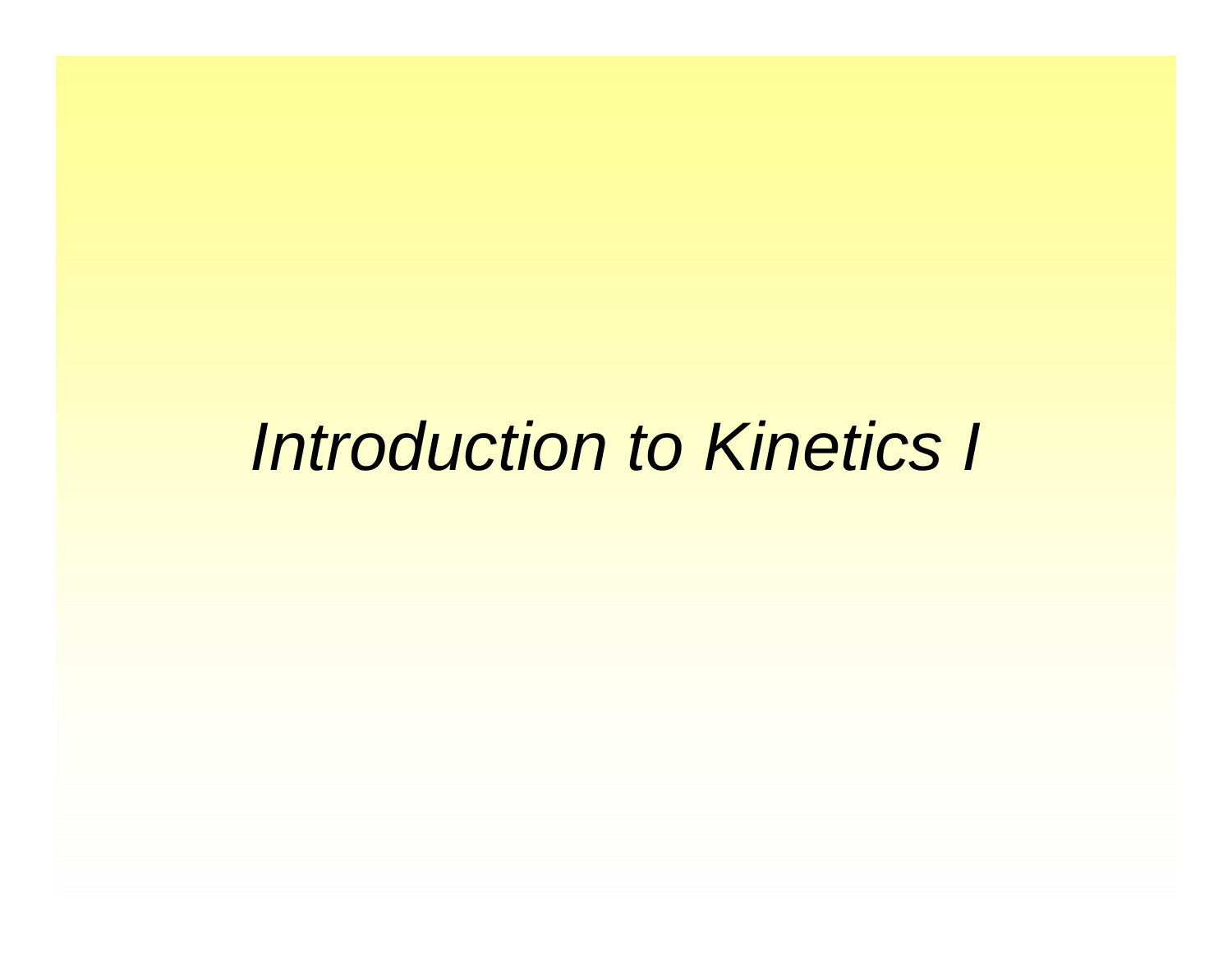# **Contents**

- Rate expressions
- Single-step reactions
- Transition state theory
- Transition state molecularity
- Two-step reactions
- Rate determining steps
- Integrating simple rate expressions
- Changes in R.D.S.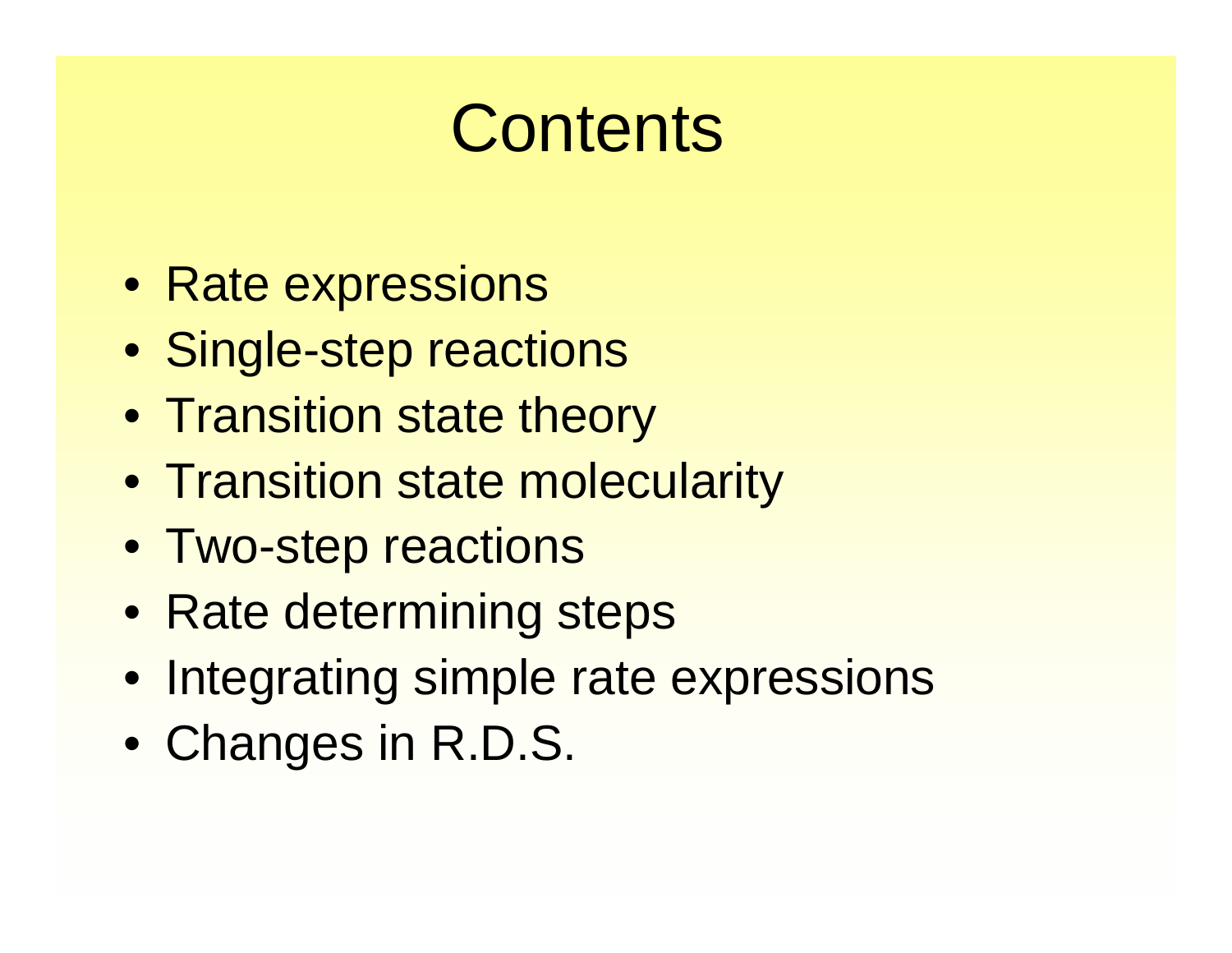# **Substitution reactions**

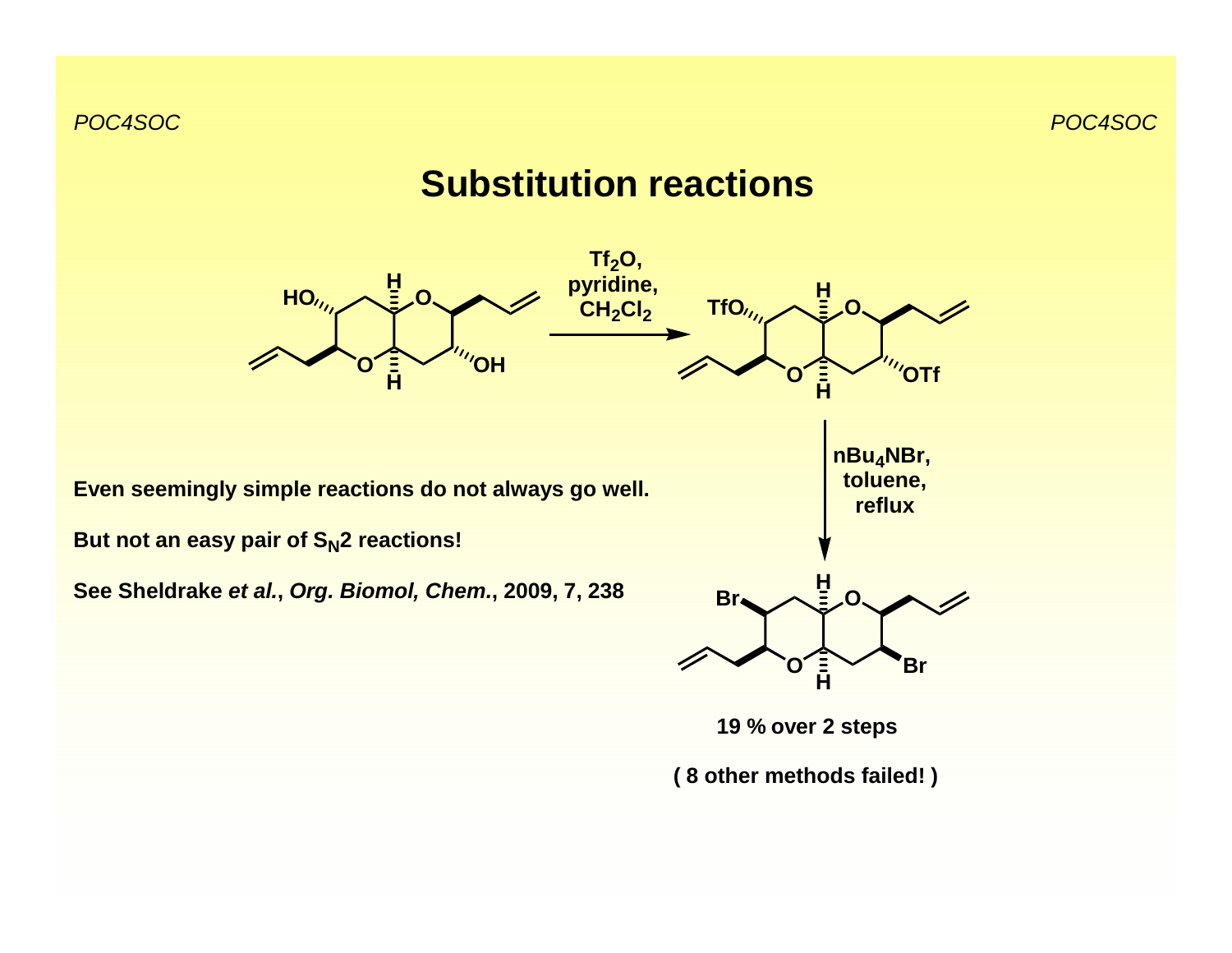# **Substitution reactions**

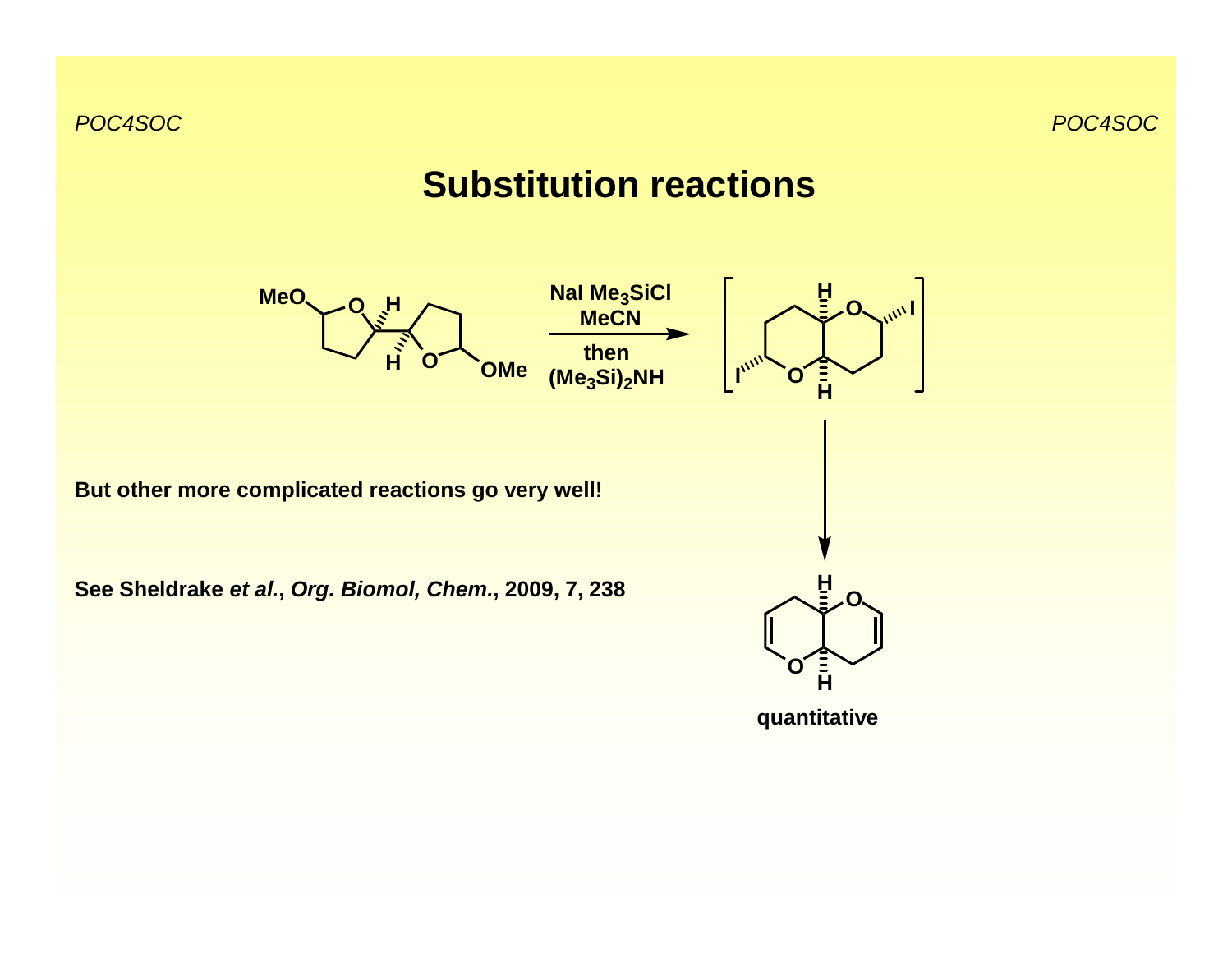## **Reaction orders and rate laws**

**A + B + CP** **What is the mechanism? Not just curly arrows but timing!**

**Rate of a reaction is defined as**

$$
\frac{d[P]}{dt} \quad \text{where}
$$

$$
\frac{d[P]}{dt} = k [A]^a [B]^b [C]^c
$$

 **where a, b and c are the ORDERs of the reaction with respect to the concentrations of A, B and C. k is a constant.**

**Remembera) a, b or c can be zero. b) orders for simple processes are often integers.**

$$
\frac{d[P]}{dt} = k [A] \qquad \text{Simple unimolecular kinetics}
$$

**d[P] dt** $=$  **k**  $[A]^2$  or **k**  $[A][B]$ **Simple bimolecular kinetics**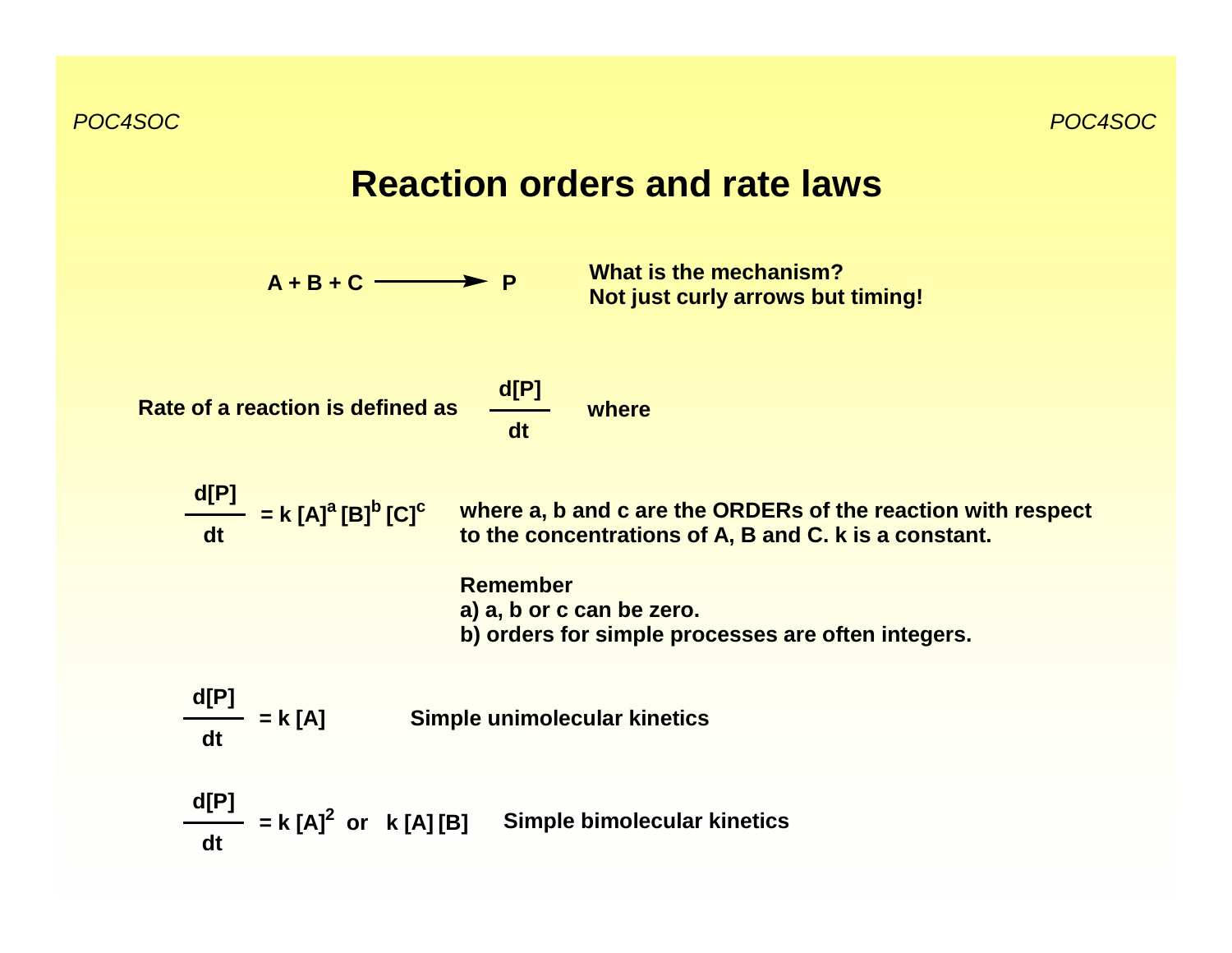### **What do we want to know?**

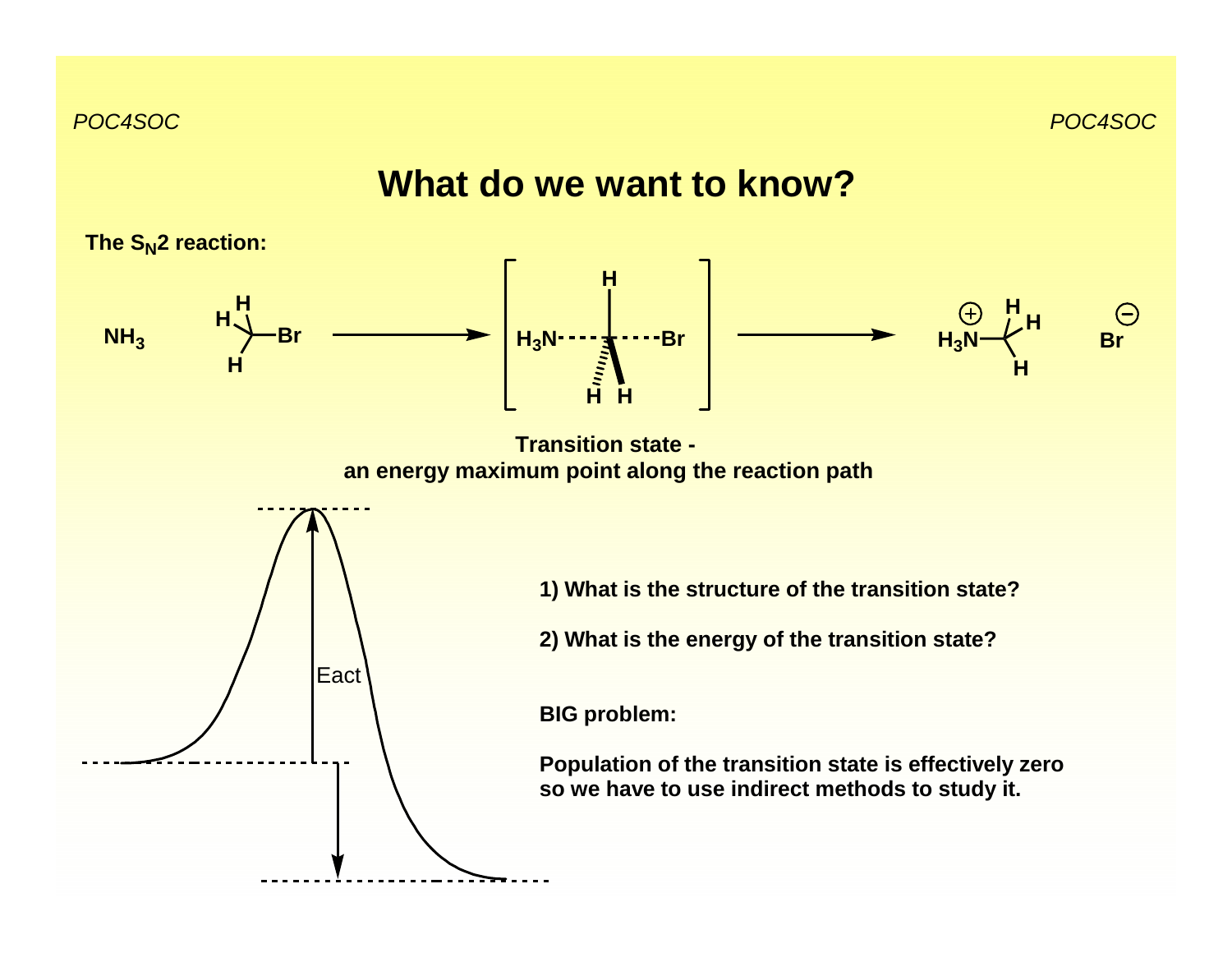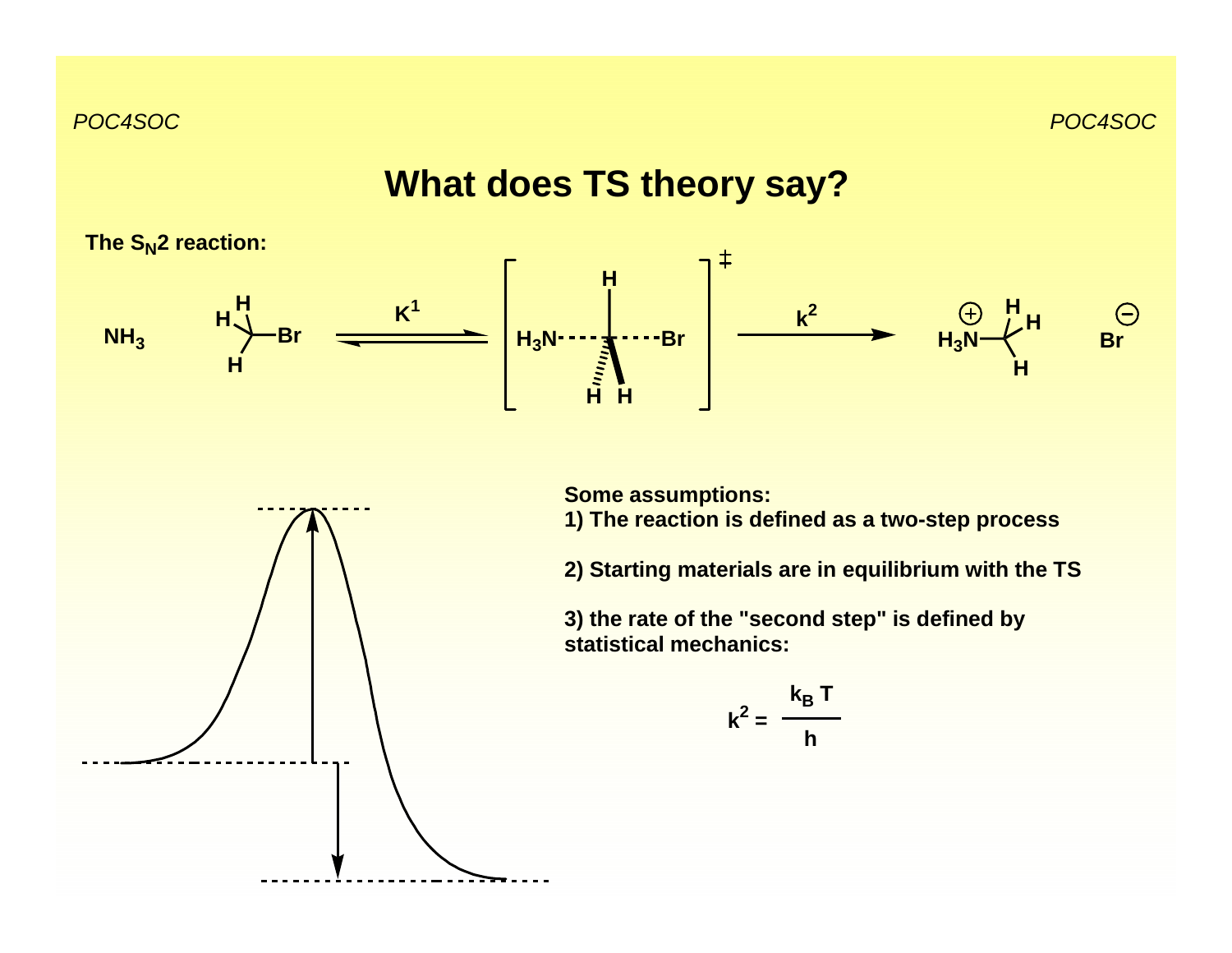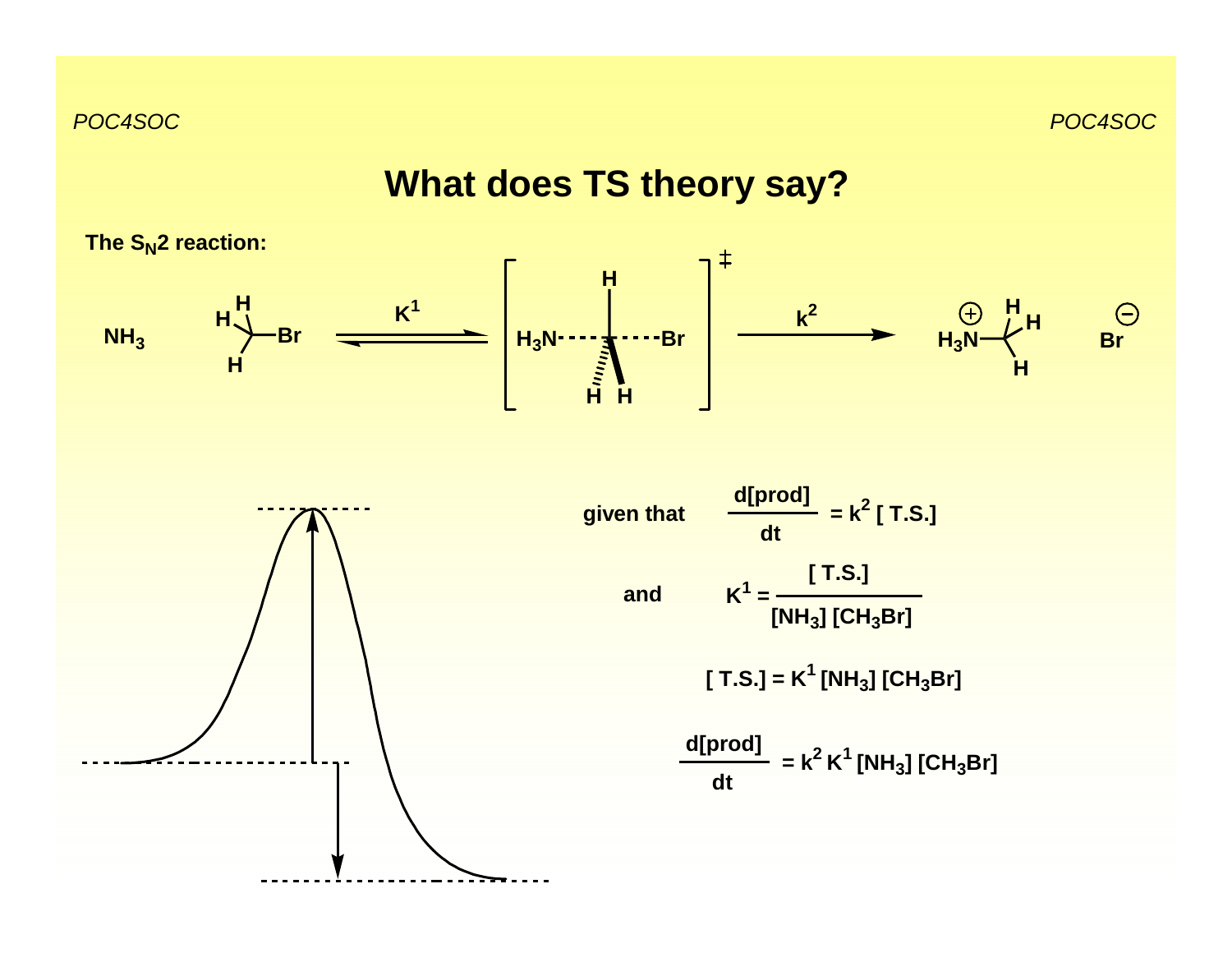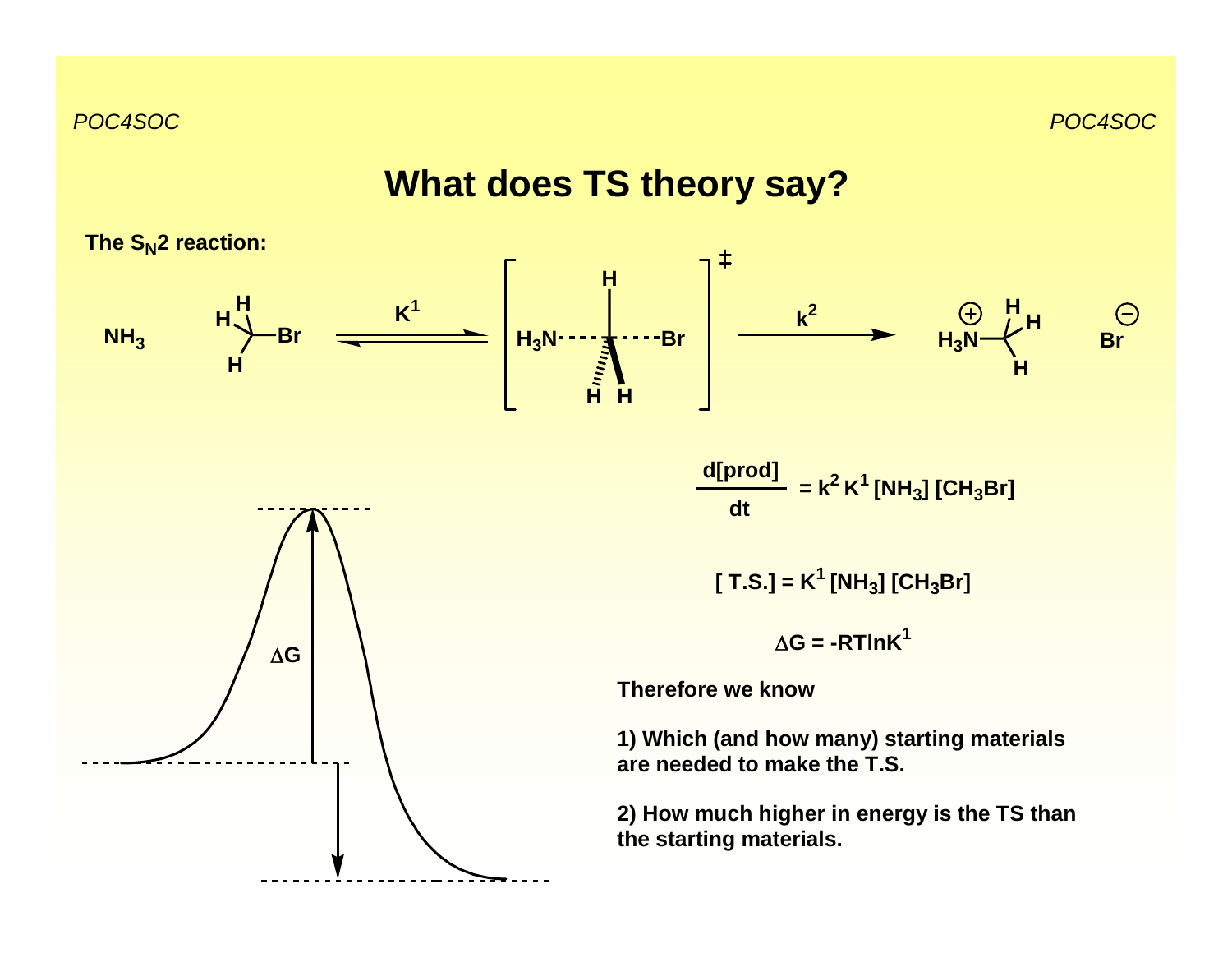

#### **We know**

**1) Which (and how many) starting materials are needed to make the T.S. of the rate determining step.**

**Therefore, we know what concentrations to adjust to make the reaction faster.**

**2) How much higher in energy is the T.S. than the starting materials.**

**Therefore we have some initial ideas about the structure of the T.S.**

#### **BUT**

**3) What about the making and breaking of bonds?**

**There are some methods useful for working out the difference in BONDING between the starting materials and the T.S. e.g. kinetic isotope effects and free energy relationships. These measure how broken or formed a bond is.**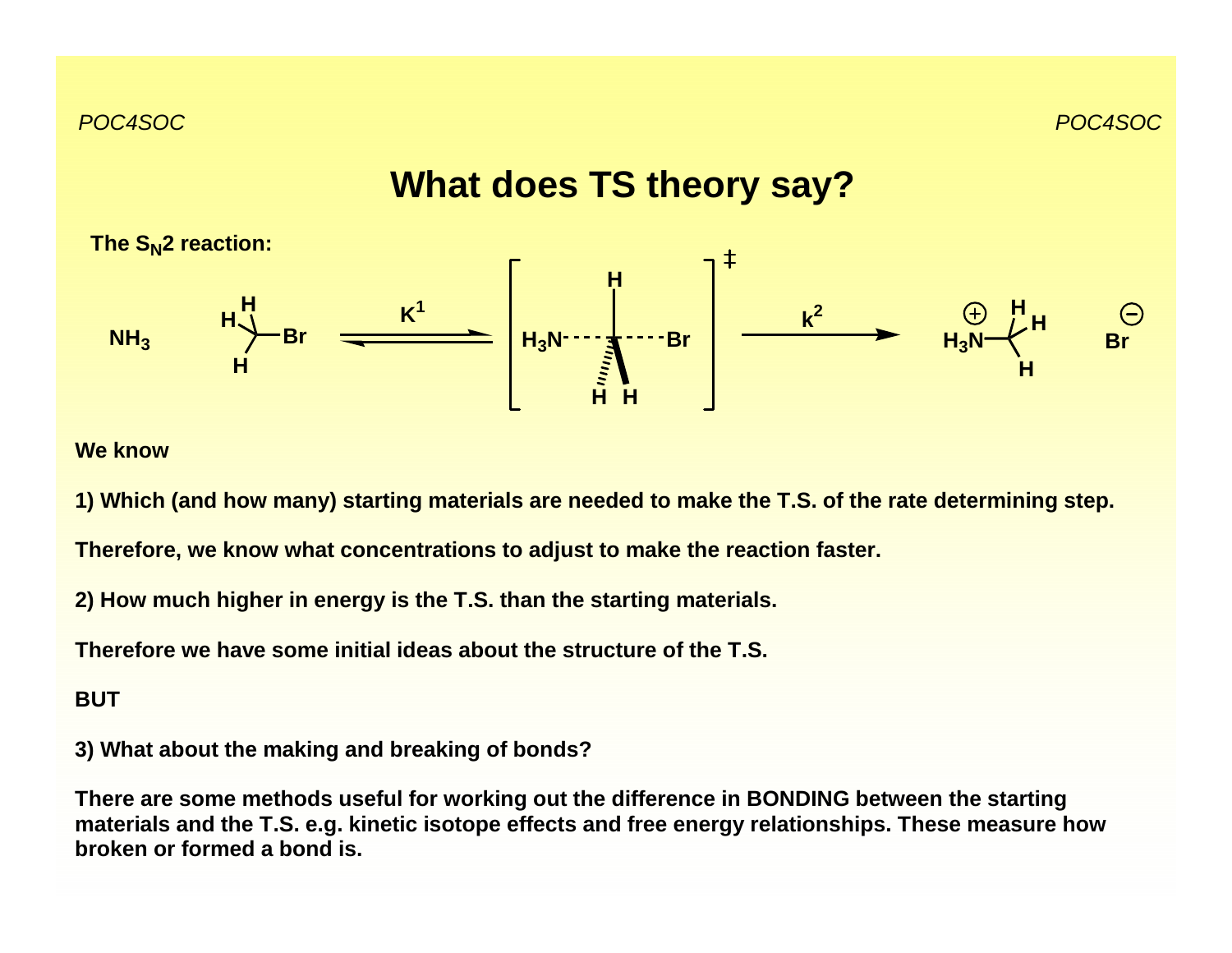### **Reaction orders and the molecularity of the R.D.S.**

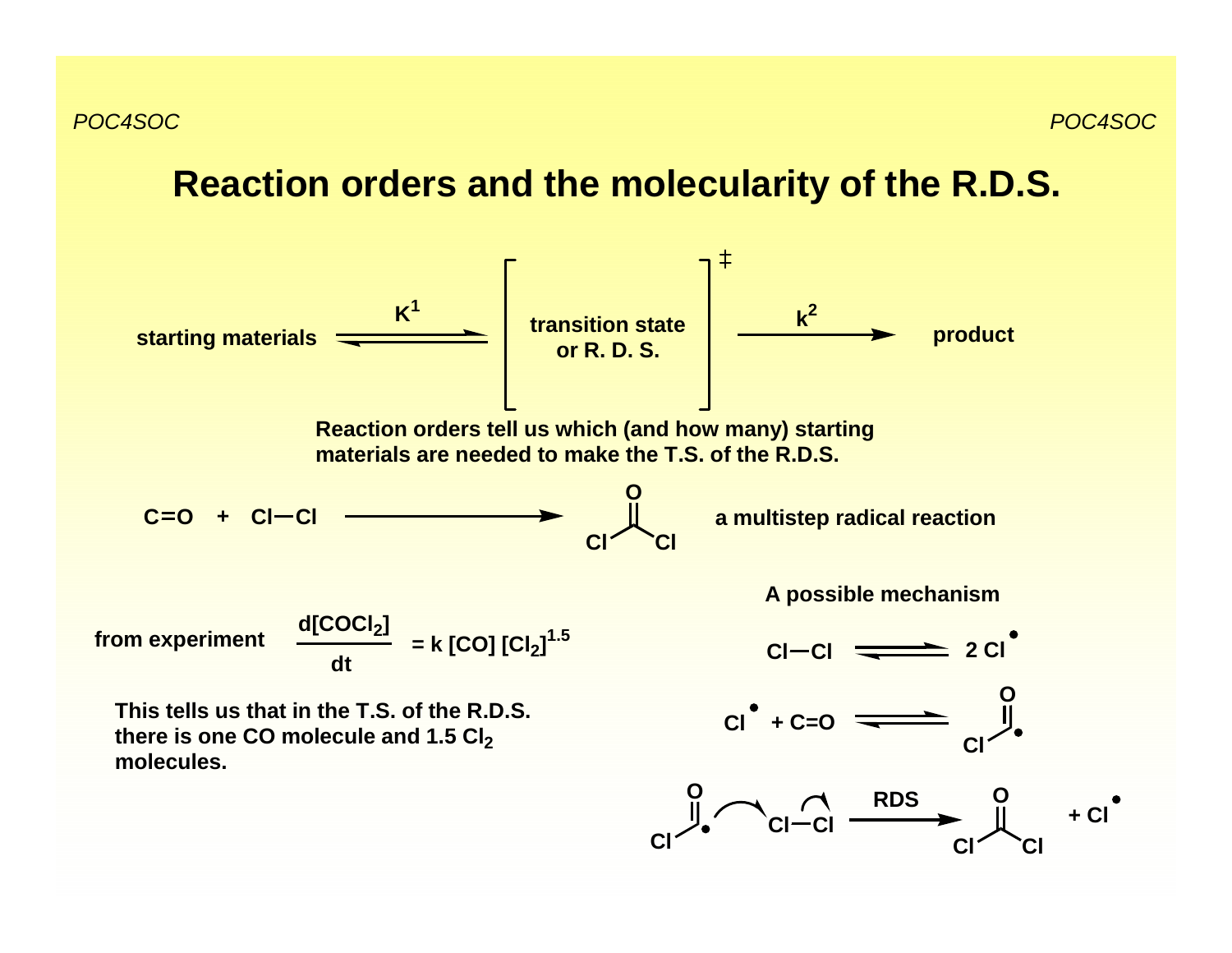# **Stepwise reactions**





**Can we predict the rate expression for a two step process?**

**Let us assume that [B] is v low during the reaction, and that it reacts as fast as it is made.**

$$
\frac{d[B]}{dt} = 0
$$
  

$$
\frac{d[B]}{dt} = k^{1}[A] - k^{-1}[B][Br] - k^{2}[B][H_{2}O] = 0
$$
  

$$
[B] = \frac{k^{1}[A]}{k^{-1}[Br] + k^{2}[H_{2}O]}
$$
  

$$
\frac{d[C]}{dt} = k^{2}[B][H_{2}O] = \frac{k^{1}k^{2}[H_{2}O][A]}{k^{-1}[Br] + k^{2}[H_{2}O]}
$$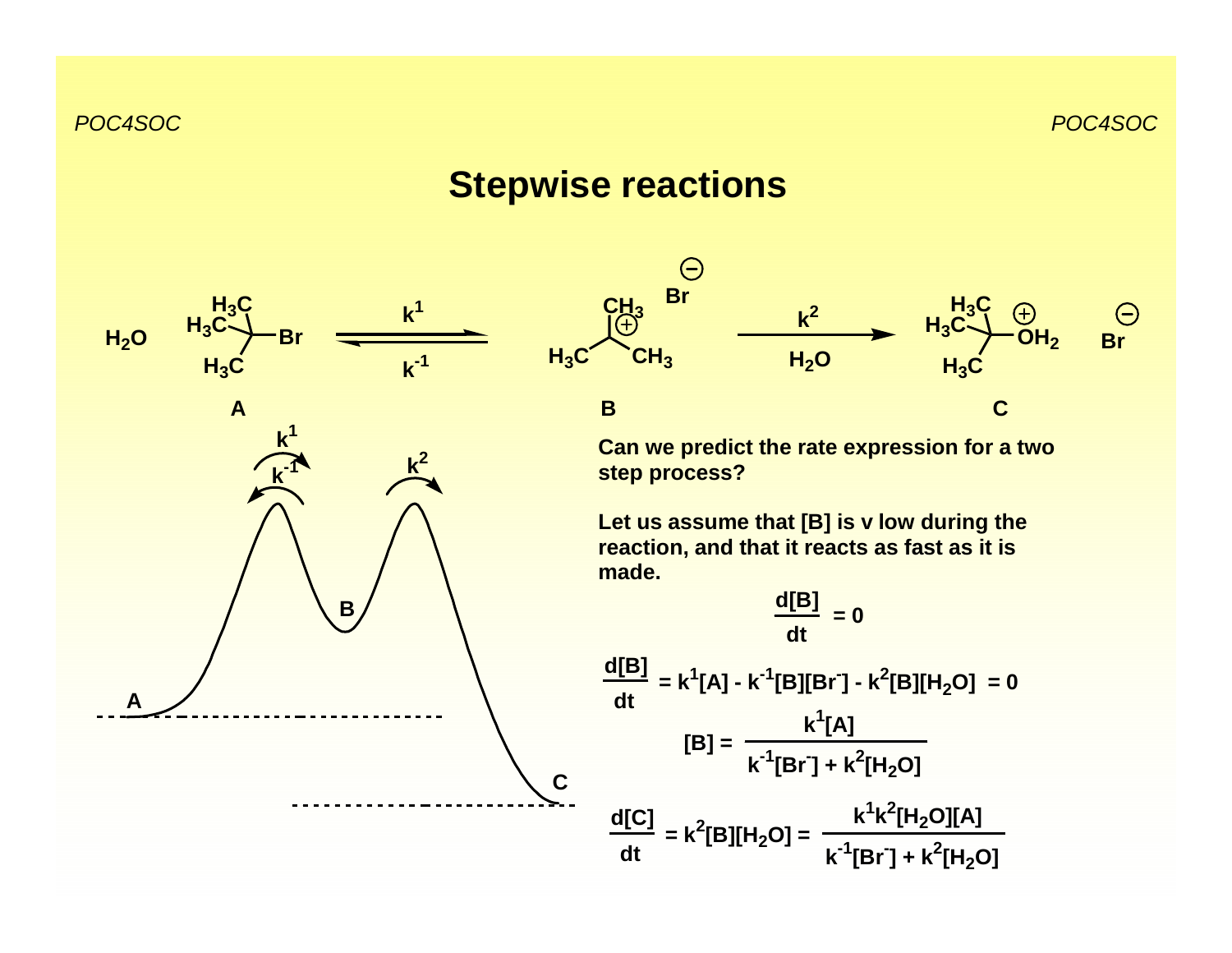# **First step is R.D.S.**

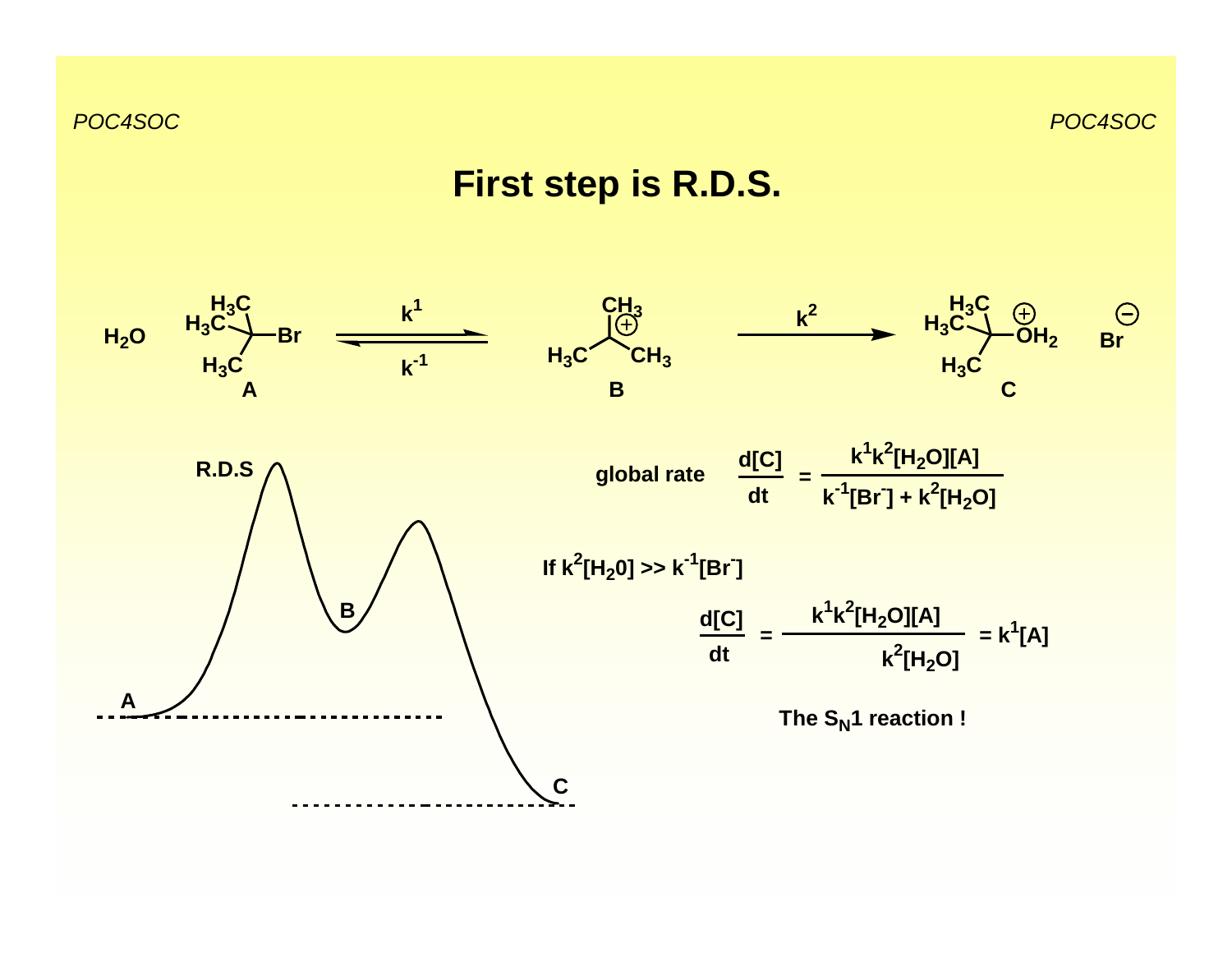## **Second step is R.D.S.**

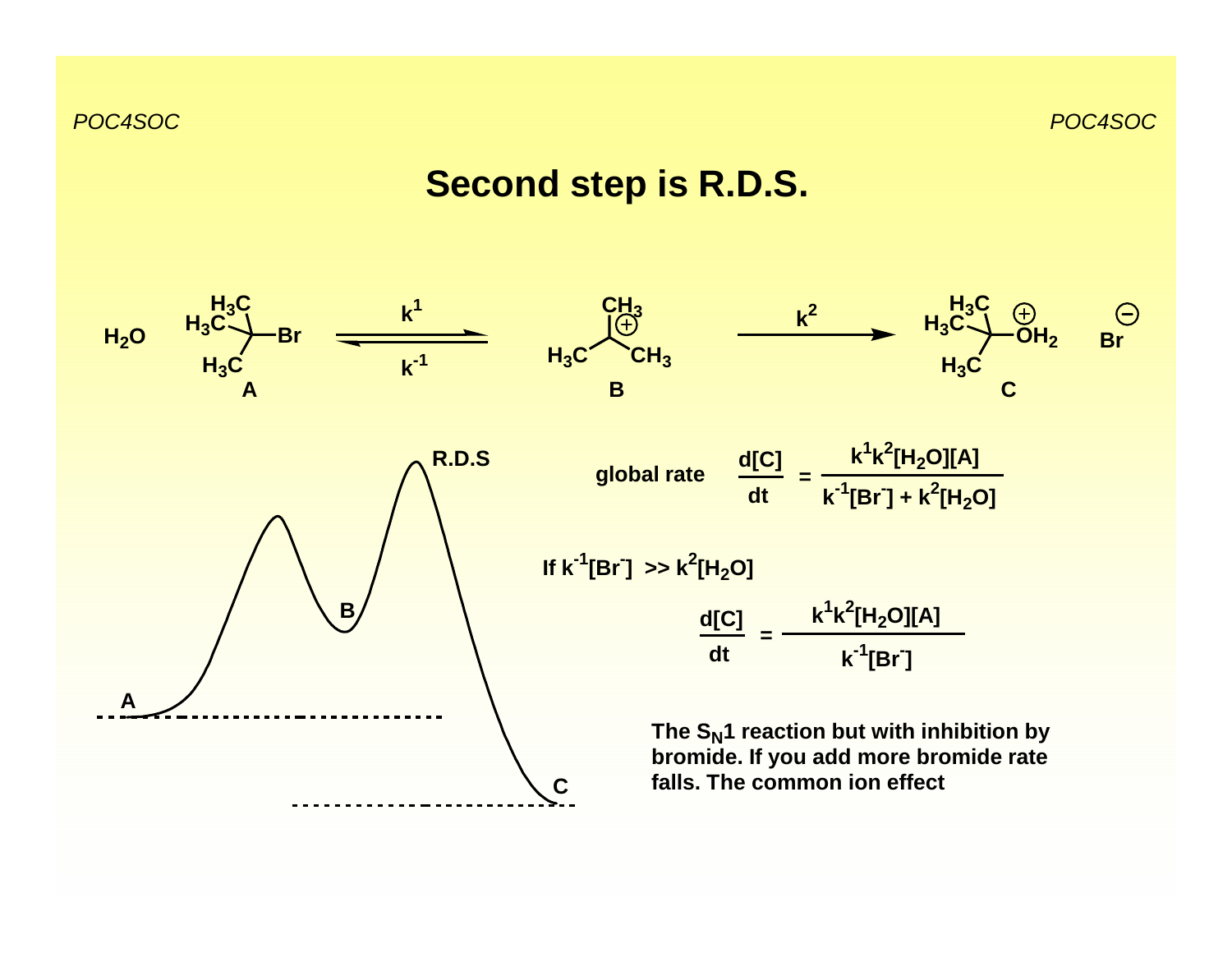# **Various types of S<sub>N</sub> reaction**



**1) A bimolecular S<sub>N</sub>2 reaction** 

$$
\frac{d[NuR]}{dt} = k [Nu][RBr]
$$

**2) A unimolecular S<sub>N</sub>1 reaction** 

$$
\frac{d[NuR]}{dt} = k [RBr]
$$

**d[NuR] dt<sup>k</sup>1k2[Nu-][RBr] k-1[Br-] =3) A complex S<sub>N</sub> reaction with inverse order kinetics**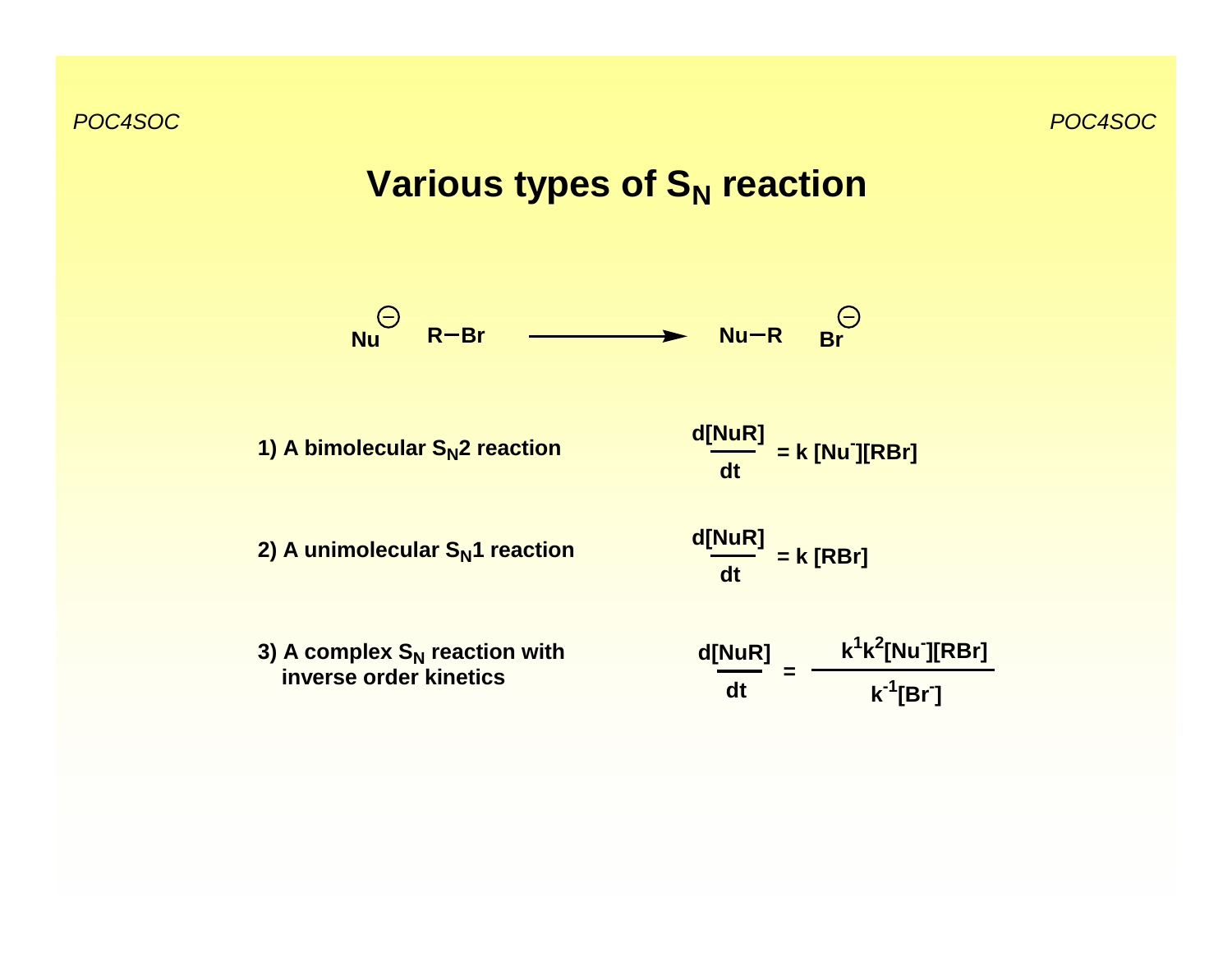**How does this relate to experiment?**



**Data from sample reaction 1:**

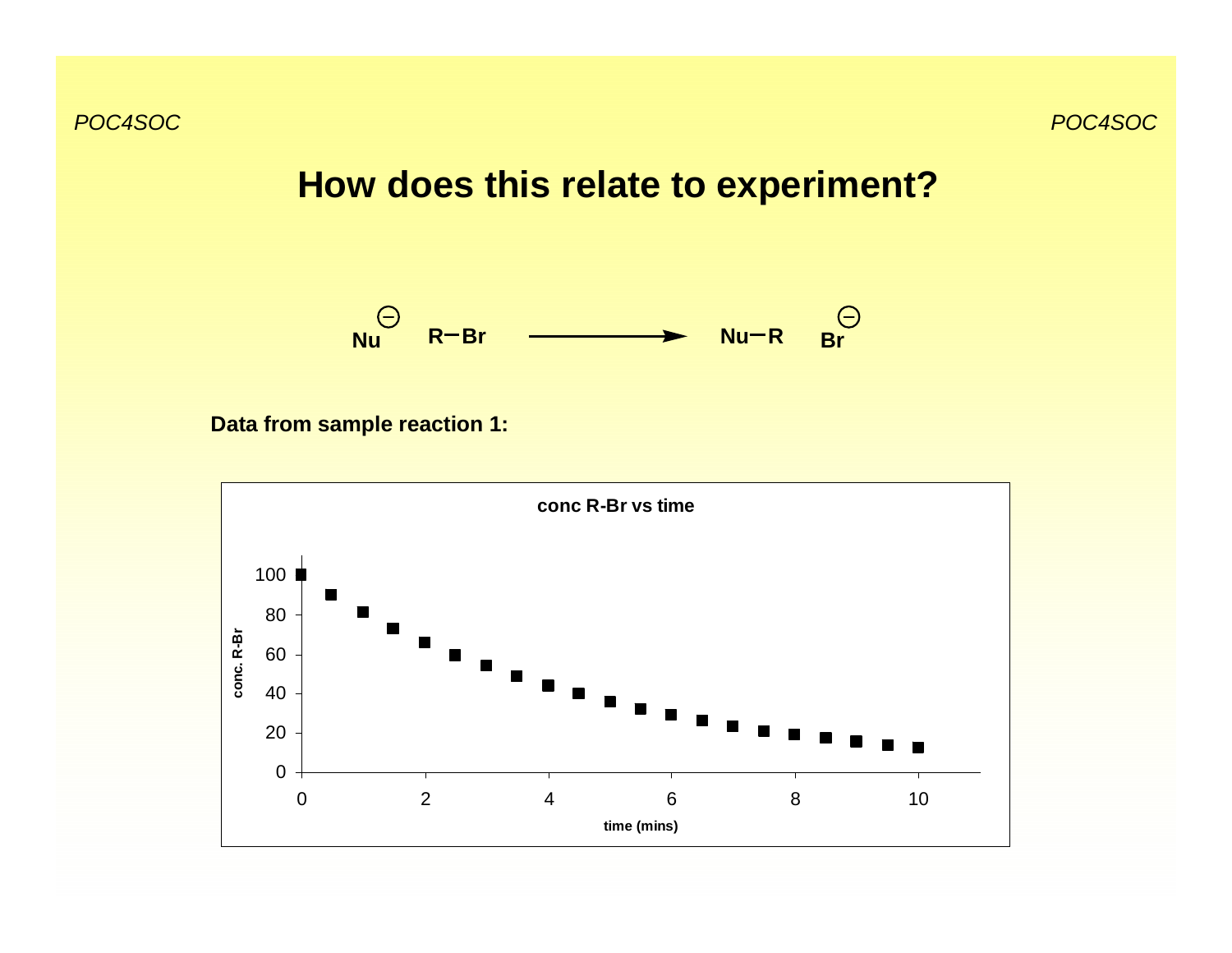# **First order kinetics**

**NuR Br Nu R Br**

**d[RBr] dt = - k [RBr]**

**= -k dt**

**t**

**0**

**[RBr]t**

**d[RBr]**

**[RBr]0**

**[R-Br]**

 $ln[RBr]_t - ln[RBr]_0 = -kt$ 

**ln[RBr]t = - kt + ln[RBr]0**

**A straight line**

 $[RBr]_t = [RBr]_0e^{(-kt)}$ **or**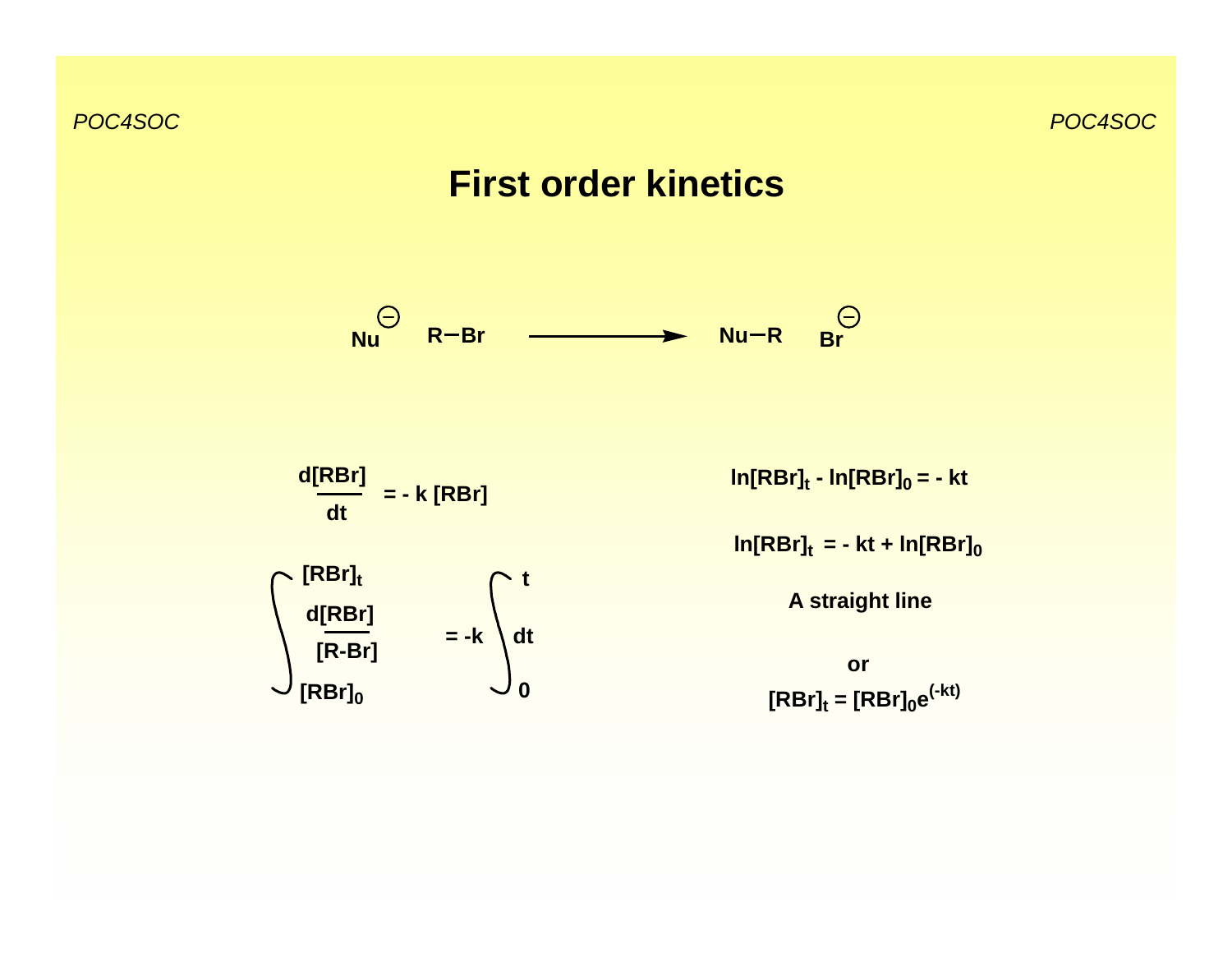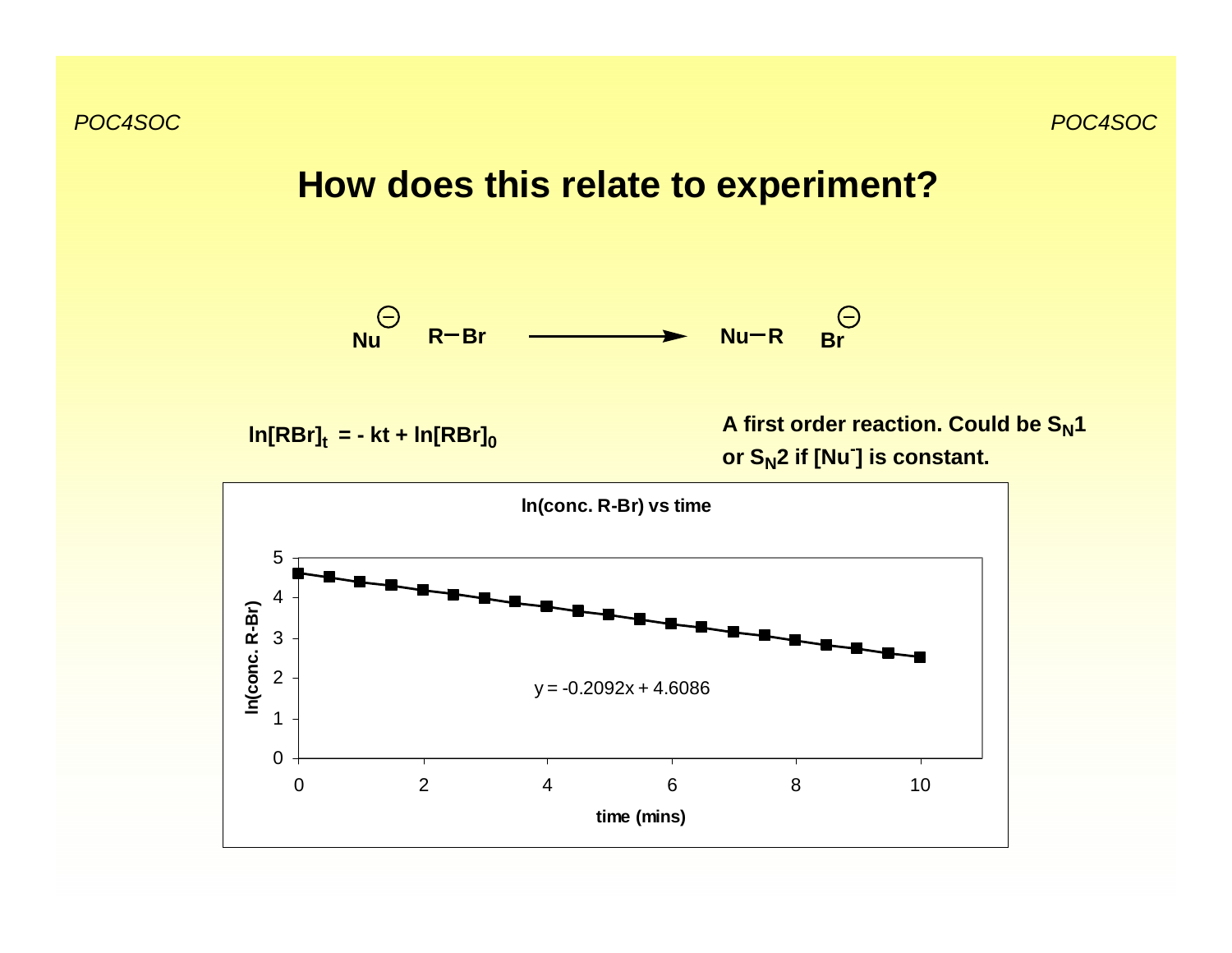**How does this relate to experiment?**



**Data from sample reaction 2:**

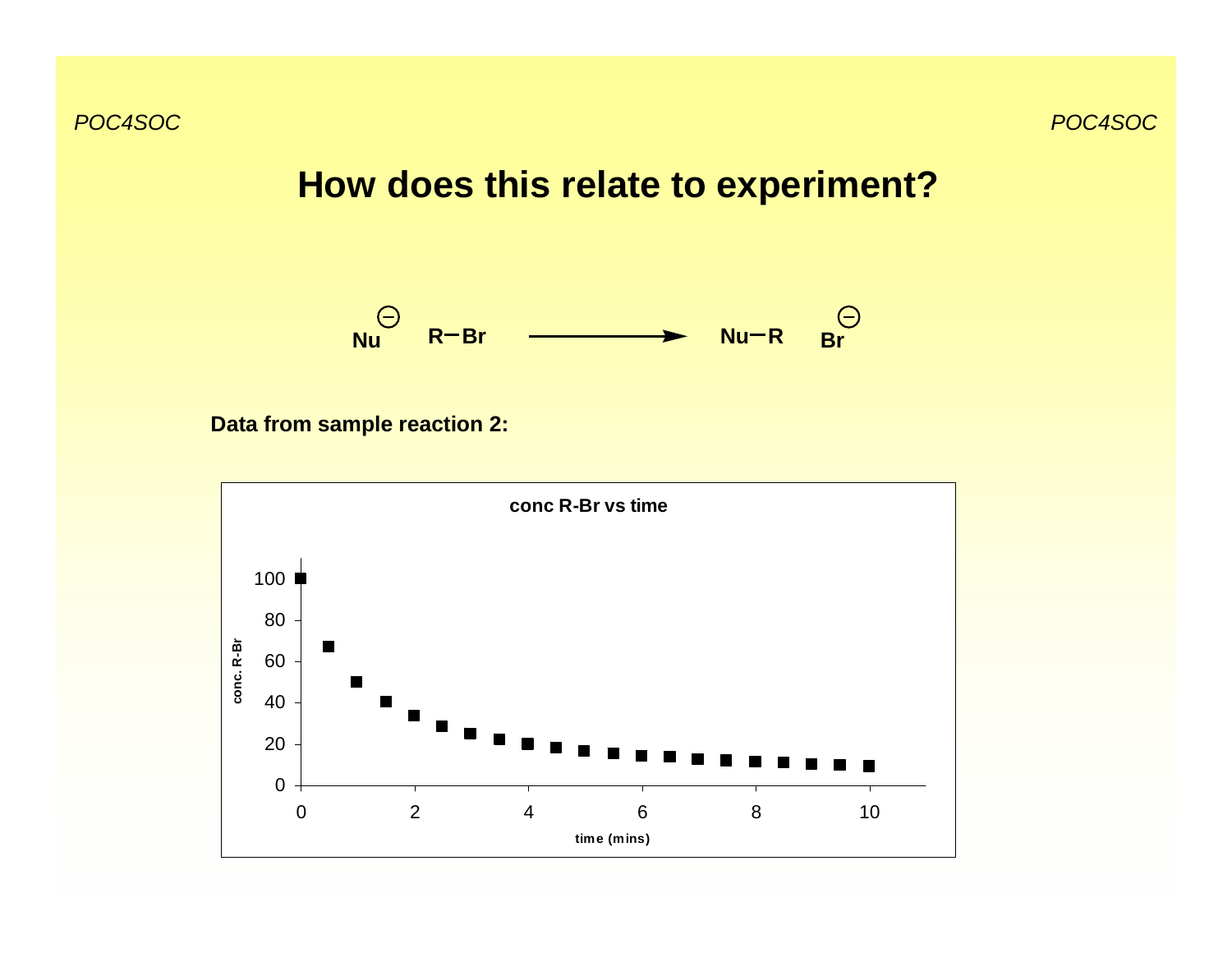### **Second order kinetics**

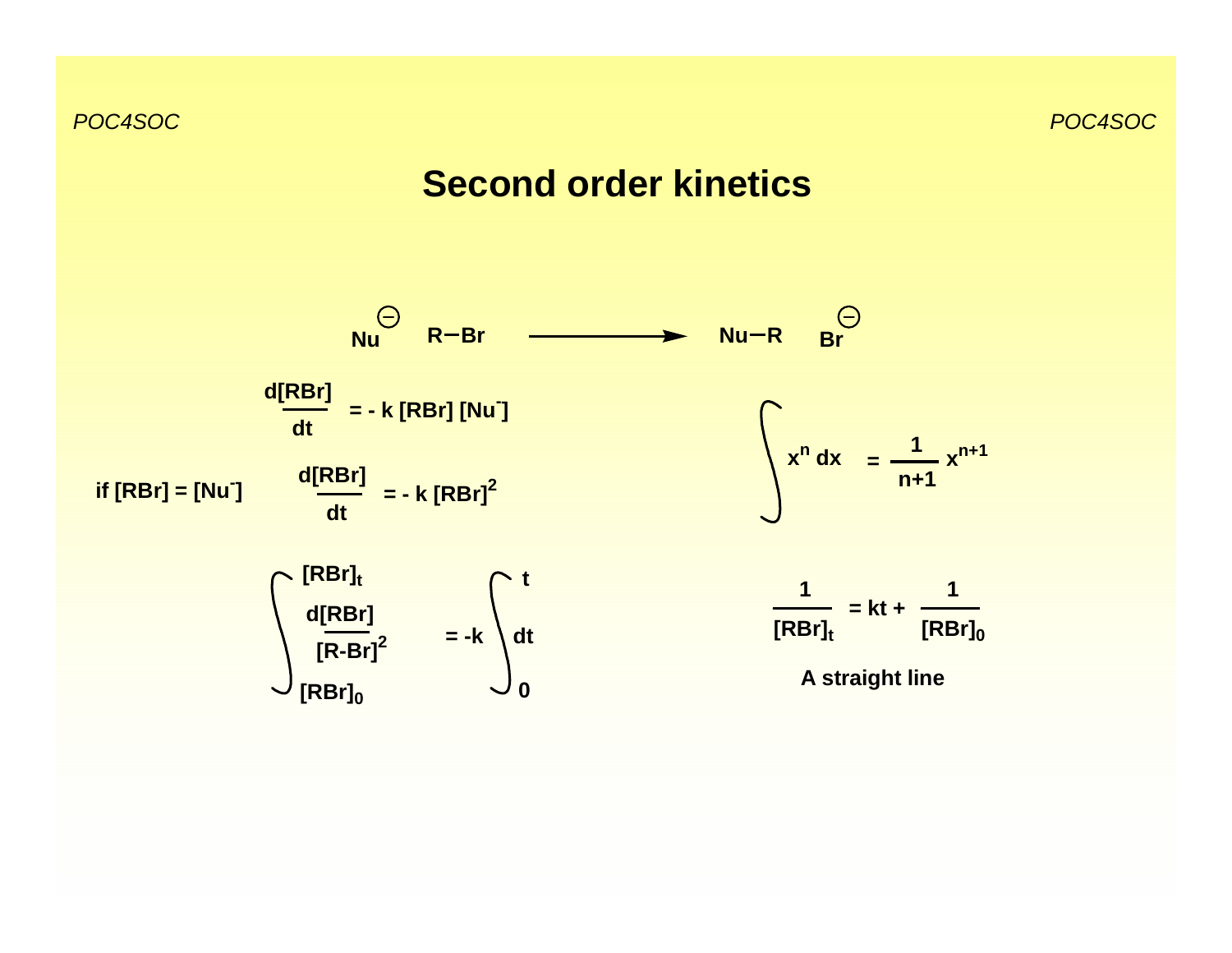**How does this relate to experiment?**



**= kt +**

**1**

**1**



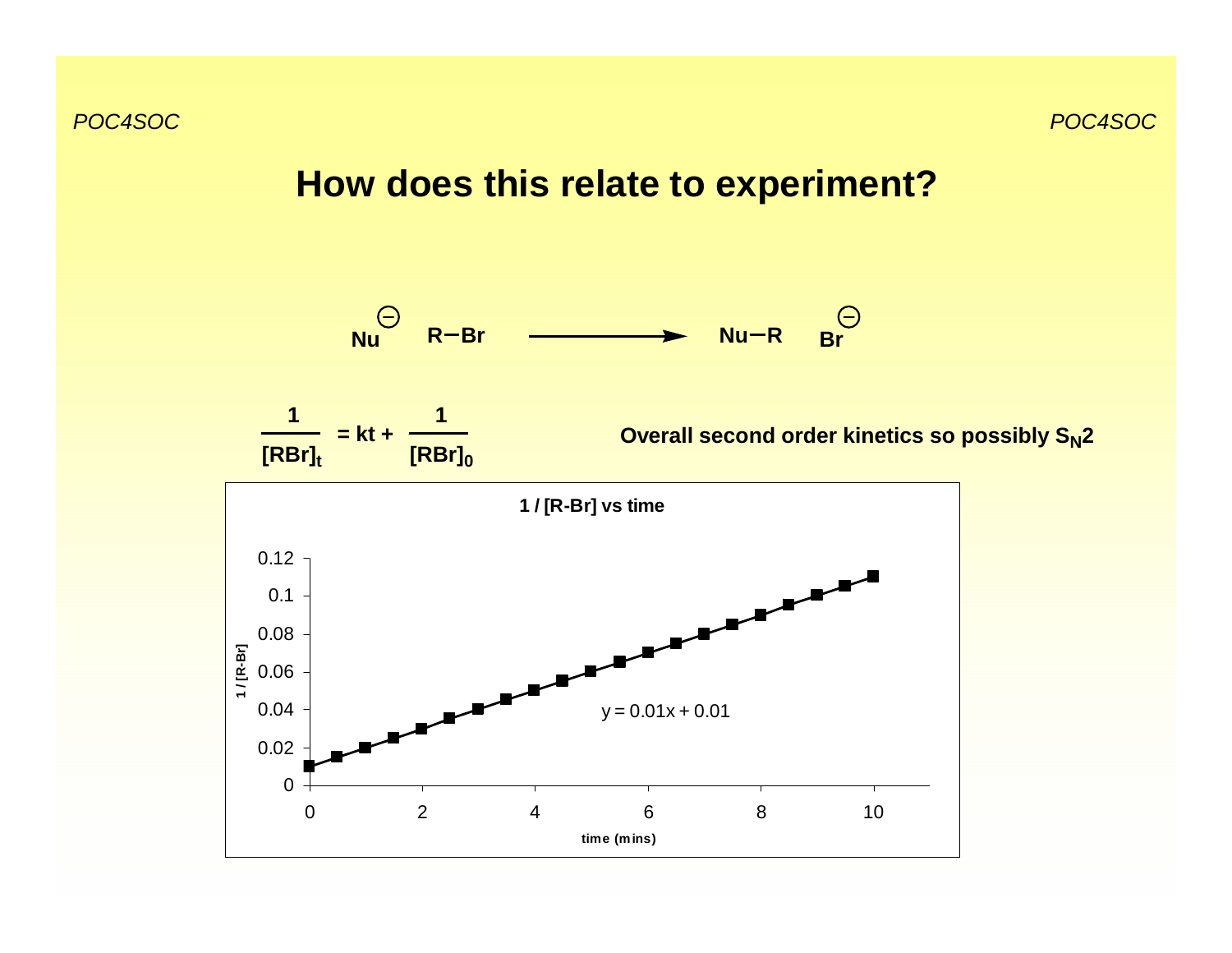# **Stepwise S<sub>N</sub>Ar reactions**

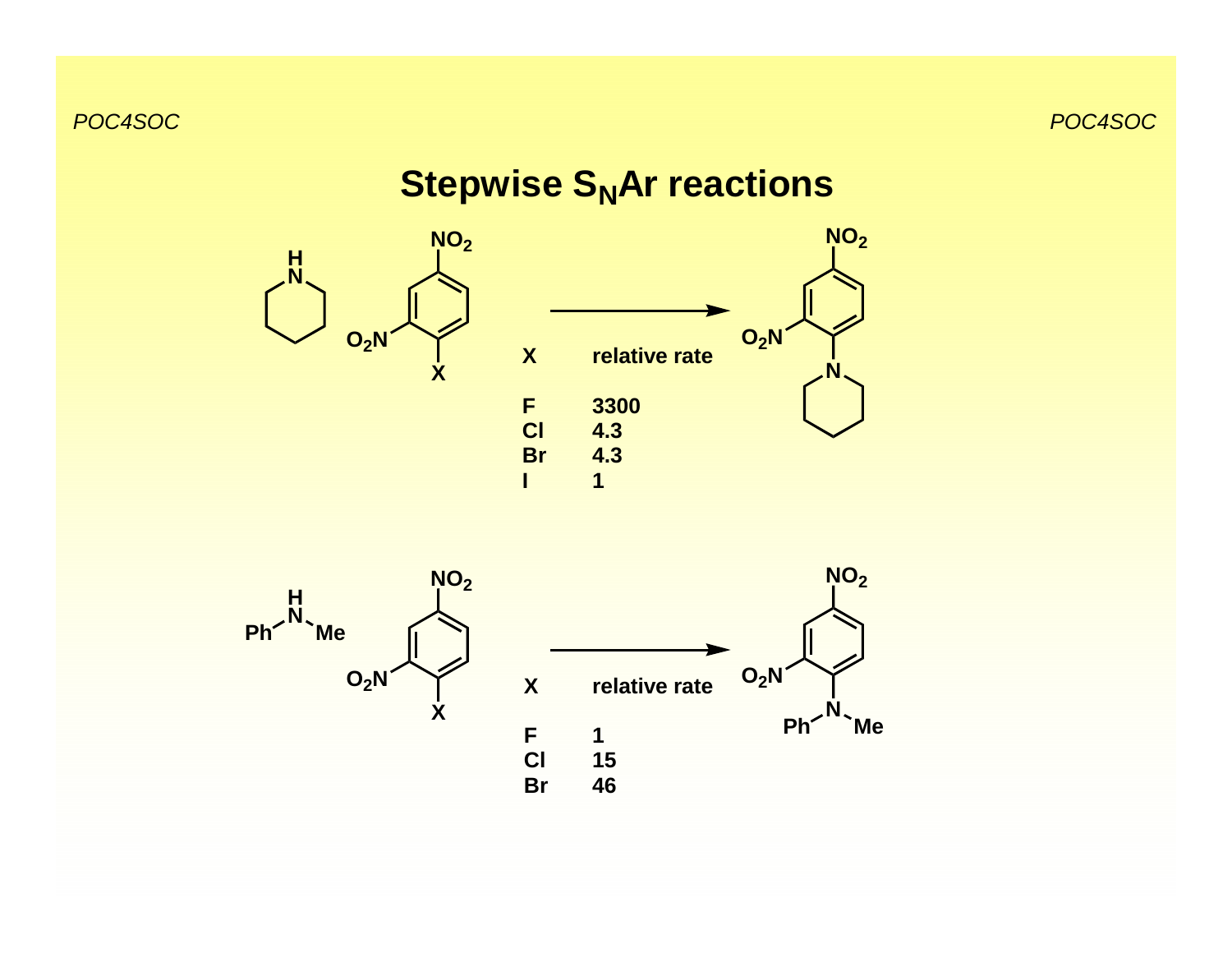# **Stepwise reaction kinetics**

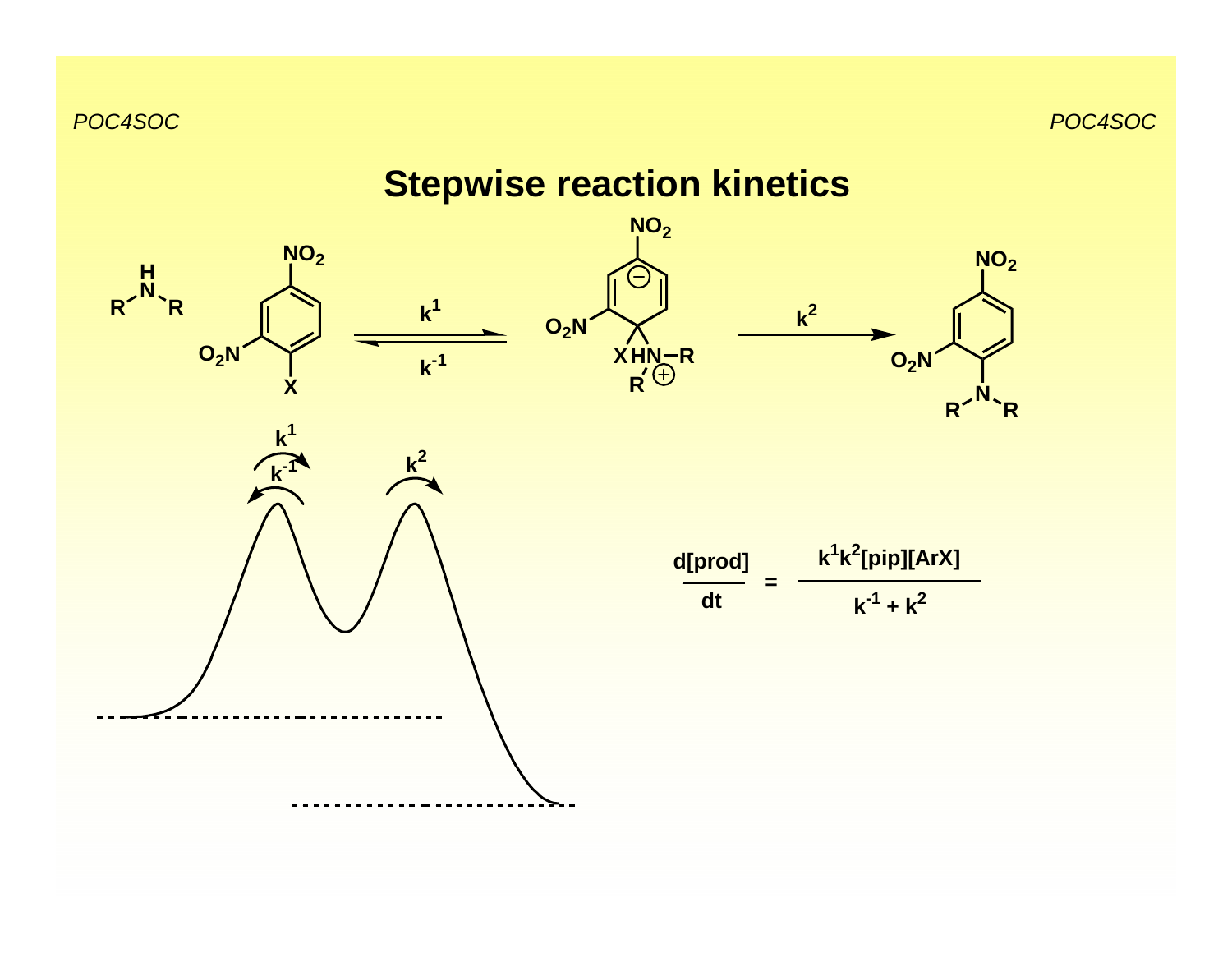